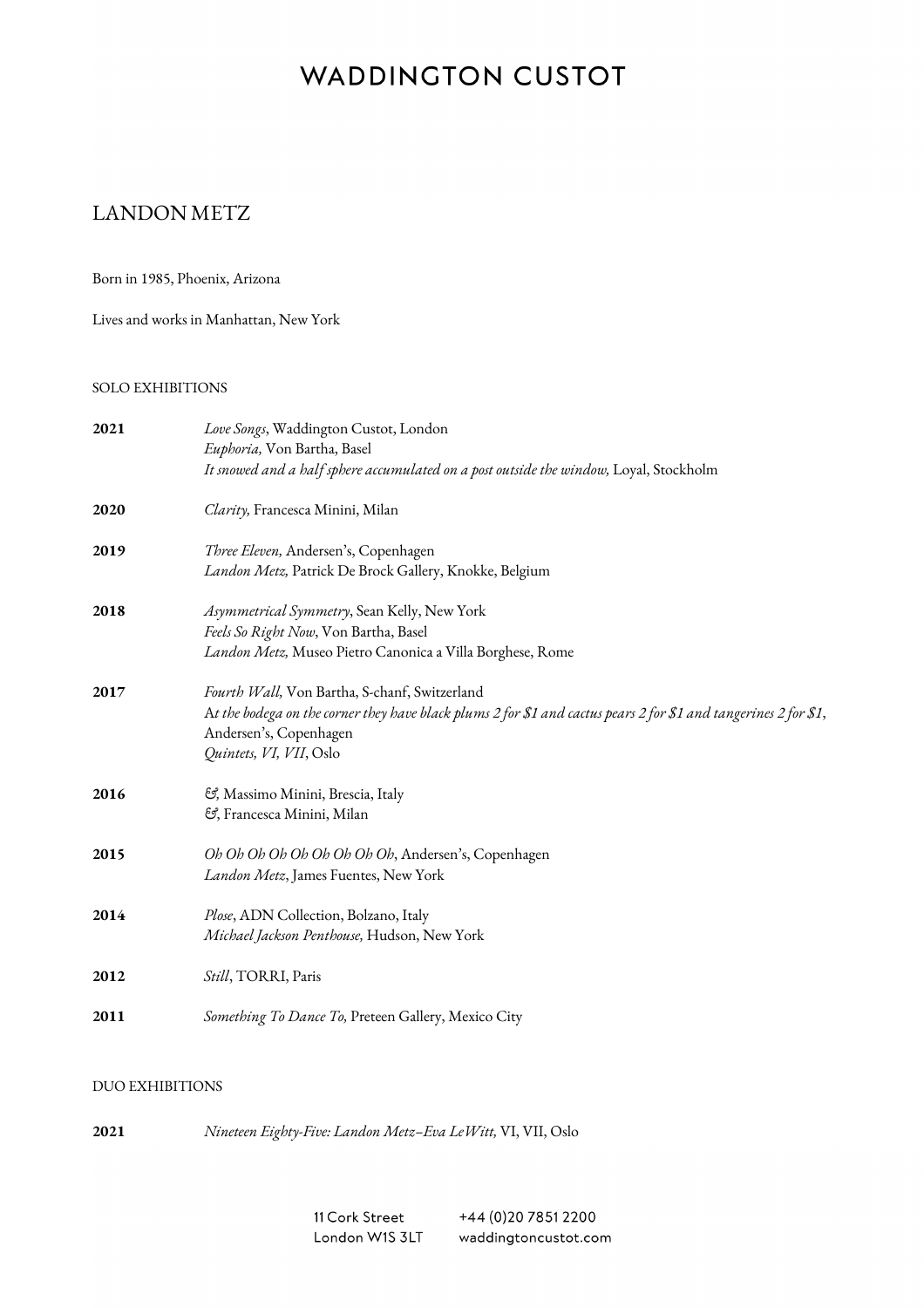# **WADDINGTON CUSTOT**

## **2016** *Morris Louis / Landon Metz,* Kasmin, New York

**2013** *Shake Shack Guggenheim. Landon Metz–Ethan Cook*, V1, Copenhagen

#### GROUP EXHIBITIONS

| 2020               | blue., Nassau County Museum of Art, Roslyn Harbor, New York                            |
|--------------------|----------------------------------------------------------------------------------------|
|                    | Reflections: Open Ended, Gana Art, Seoul                                               |
| 2017               | Corners / In Between, Norma Mangione, Turin                                            |
|                    | Greffes, Villa Medici, Rome                                                            |
|                    | Five years of VI, VII, Independent Regence, Brussels                                   |
| 2016               | Splotch, Sperone Westwater, New York                                                   |
| 2015               | Untitled, Printed Matter, New York                                                     |
|                    | The Essential Bruce Springsteen, Andersen's, Copenhagen                                |
| 2014               | 173 E 94th St / Chausee de Waterloo 550, Kasmin at Middlemarch, Brussels               |
|                    | From Pre-History to Post-Everything, Sean Kelly, New York                              |
|                    | La Chose Encadrée, SWG3, Glasgow International Biennial, Glasgow                       |
| 2013               | F(re)e Play, Stadium, New York                                                         |
|                    | La Suite, TORRI, Paris                                                                 |
|                    | Organix, Luciano Benetton Collection, Venice                                           |
|                    | Space Whole Karaoke, Middlemarch, Brussels                                             |
| 2012               | Slowed & Throwed, Chinatown Arcade, New York                                           |
|                    |                                                                                        |
|                    | Can't Stop Rock Lobster, Shoot The Lobster, New York<br>TLK DRTY, Amstel 41, Amsterdam |
|                    |                                                                                        |
| 2011               | Historia Mysteria, Renwick Gallery, New York                                           |
|                    | Post Truth, Reference Art Gallery, Richmond                                            |
|                    | Saint Lawrence Ice, Wolfe Island, Ontario                                              |
|                    |                                                                                        |
| <b>RESIDENCIES</b> |                                                                                        |

**2014** ADN Collection, Bolzano, Italy